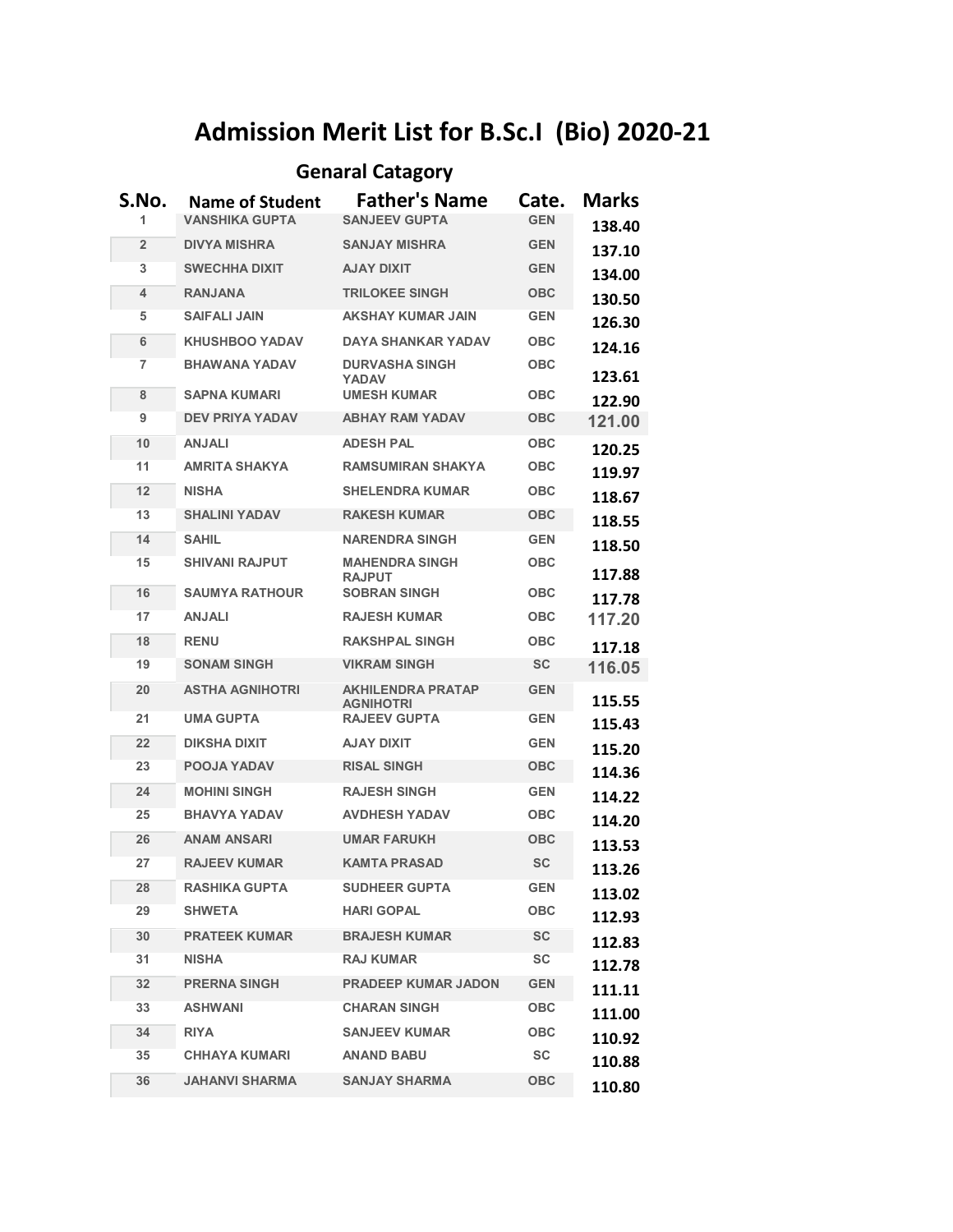| 37 | <b>AALIYA NAZ</b>                  | <b>MOHD IFTIKHAR AHAMAD</b>    | <b>GEN</b> | 110.48 |
|----|------------------------------------|--------------------------------|------------|--------|
| 38 | <b>POOJA</b>                       | <b>VIKRAM SINGH</b>            | <b>OBC</b> | 110.35 |
| 39 | <b>PRANAV VASHISHTHA</b>           | <b>RAM MOHAN</b><br>VASHISHTHA | <b>GEN</b> | 109.96 |
| 40 | <b>SAVITA YADAV</b>                | <b>VIJAY PRAKASH</b>           | <b>OBC</b> | 109.96 |
| 41 | <b>RASHMI</b>                      | <b>OMVEER SINGH</b>            | <b>OBC</b> | 109.80 |
| 42 | <b>PRIYA</b>                       | <b>SALIL YADAV</b>             | <b>OBC</b> | 109.80 |
| 43 | <b>KEERTI</b>                      | <b>RANG BIHARI</b>             | OBC        | 109.70 |
| 44 | <b>PRACHI YADAV</b>                | <b>MAHESH SINGH YADAV</b>      | <b>OBC</b> | 109.70 |
| 45 | <b>HIMANSHU KUMAR</b>              |                                | <b>OBC</b> | 109.66 |
| 46 | <b>SHOBHANAM</b>                   | <b>KALI CHARAN</b>             | <b>SC</b>  | 109.65 |
| 47 | <b>AMRATI</b>                      | <b>CHOB SINGH</b>              | OBC        | 109.56 |
| 48 | <b>POONAM YADAV</b>                | <b>SANTOSH KUMAR</b>           | <b>OBC</b> | 109.40 |
| 49 | <b>ANCHAL YADAV</b>                | AMOGH KUMAR YADAV              | OBC        | 109.25 |
| 50 | <b>DAYASHANKAR</b>                 | <b>KUNJ BIHARI</b>             | <b>OBC</b> | 108.90 |
| 51 | <b>SHALINI</b>                     | <b>RAJVEER SINGH</b>           | <b>OBC</b> | 108.90 |
| 52 | <b>SONAM</b>                       | <b>HARISHCHANDRA YADAV</b>     | <b>OBC</b> | 108.70 |
| 53 | <b>MANEESH YADAV</b>               | <b>NAGENDRA SINGH</b>          | <b>OBC</b> | 108.51 |
| 54 | <b>SEJAL VERMA</b>                 | <b>CHHOTELAL VERMA</b>         | <b>OBC</b> | 108.36 |
| 55 | <b>KM SHIVANI</b>                  | <b>RAM NARESH</b>              | <b>SC</b>  | 108.22 |
| 56 | <b>ANKITA YADAV</b>                | <b>ARUN YADAV</b>              | <b>OBC</b> | 107.80 |
| 57 | <b>KHUSHBOO</b>                    | <b>RAM NIWASH</b>              | <b>OBC</b> | 107.37 |
| 58 | <b>ANAND KUMAR</b>                 | <b>SARVESH BABU</b>            | <b>OBC</b> | 107.35 |
| 59 | <b>AVANEESH RAJPUT</b>             | <b>CHANDRA SHEKHAR</b>         | <b>OBC</b> | 107.30 |
| 60 | <b>SARASVATEE</b>                  | <b>VINOD KUMAR</b>             | <b>SC</b>  | 107.10 |
| 61 | <b>SUFIYA</b>                      | <b>NAUSHAD KHAN</b>            | OBC        | 107.02 |
| 62 | <b>DEVAKI NANDAN</b>               | <b>LOCHAN SINGH</b>            | <b>OBC</b> | 106.92 |
| 63 | <b>HEMLATA</b>                     | <b>SIDDH PRAKASH</b>           | <b>OBC</b> | 106.46 |
| 64 | <b>MOHAMMAD SADIQ</b>              | JAVED AKHTAR                   | <b>GEN</b> | 106.40 |
| 65 | <b>SUJATA RAWAT</b>                | <b>DHARMENDRA RAWAT</b>        | <b>GEN</b> | 106.28 |
| 66 | <b>LAKHVENDRA SINGH</b>            | <b>RAM KUMAR</b>               | <b>OBC</b> | 106.28 |
| 67 | <b>ADITYA SINGH</b>                | <b>TULARAM SINGH</b>           | <b>OBC</b> | 106.25 |
| 68 | <b>BHAVANA</b>                     | <b>TARACHANDRA</b>             | <b>OBC</b> | 105.91 |
| 69 | <b>SHASHI KANT</b>                 | <b>KASHMIR SINGH</b>           | <b>OBC</b> | 105.73 |
| 70 | <b>PUSHPENDRA</b><br><b>SHARMA</b> | <b>RAMVIR SHARMA</b>           | <b>GEN</b> | 105.55 |
| 71 | <b>ANJALI</b>                      | <b>PRAVENDRA SINGH</b>         | <b>OBC</b> | 105.55 |
| 72 | <b>VIJAY KUMAR</b>                 | <b>ANIL YADAV</b>              | <b>OBC</b> | 105.35 |
| 73 | <b>MOHINI YADAV</b>                | <b>SANJU YADAV</b>             | <b>OBC</b> | 105.32 |
| 74 | <b>RATI YADAV</b>                  | <b>UPDESH KUMAR</b>            | <b>OBC</b> | 105.26 |
| 75 | <b>SHIVANI BAGHEL</b>              | <b>SWARAJ SINGH</b>            | <b>OBC</b> | 105.08 |
| 76 | <b>PUSHPANJLEE</b>                 | <b>BINOD BABU</b>              | <b>OBC</b> | 105.05 |
| 77 | <b>PRIYANKA</b>                    | <b>RADHE SHYAM</b>             | <b>OBC</b> | 105.01 |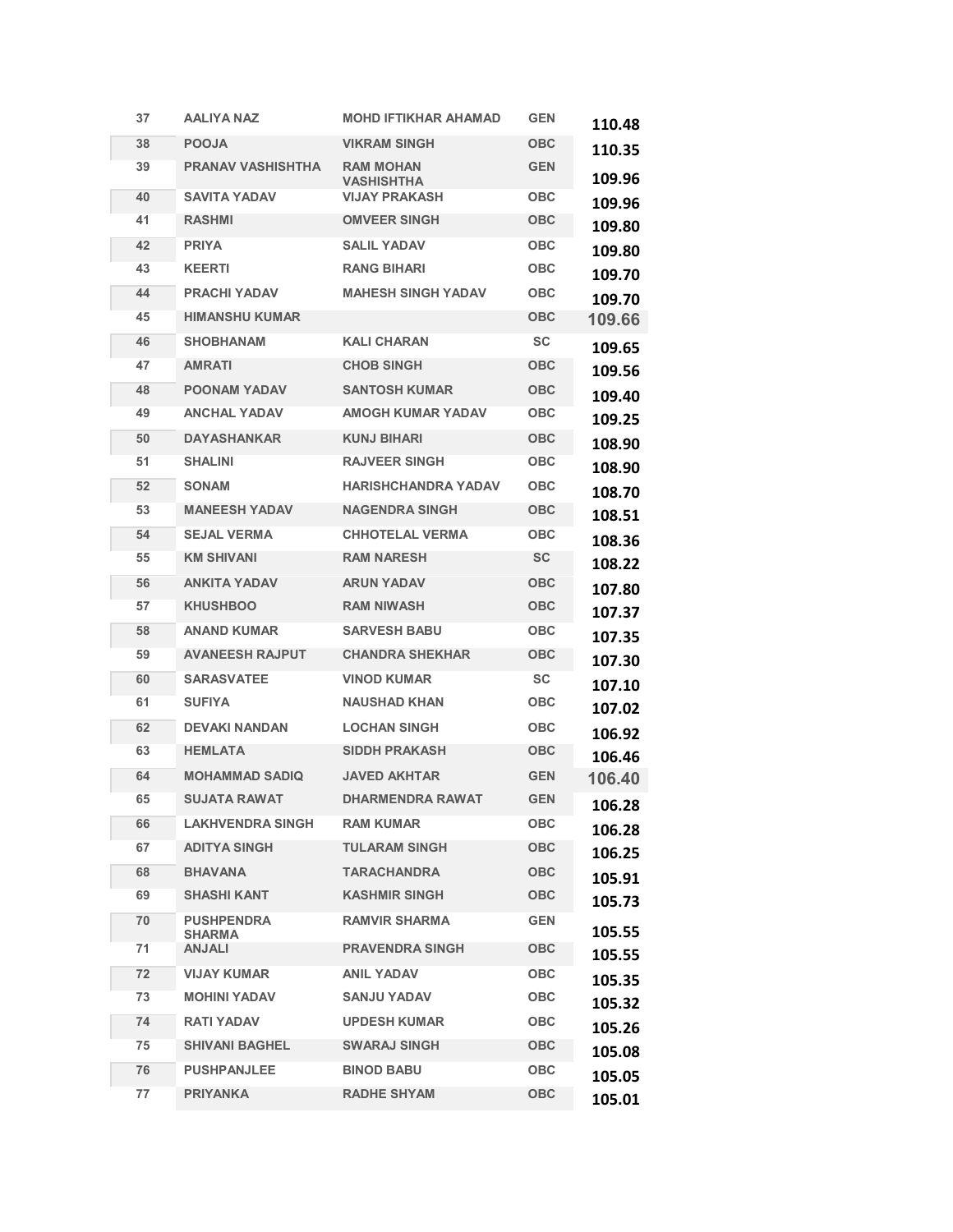| 78  | VAISHNAVI                | <b>MAHARAJ SINGH</b>                    | <b>OBC</b> | 104.66 |
|-----|--------------------------|-----------------------------------------|------------|--------|
| 79  | <b>SONALI BAGHEL</b>     | <b>SAUDAN SINGH</b>                     | <b>OBC</b> | 104.65 |
| 80  | <b>MOHINI YADAV</b>      | <b>ANIL YADAV</b>                       | <b>OBC</b> | 104.60 |
|     |                          | <b>OBC Catagory</b>                     |            |        |
| 81  | <b>BABY RINKI KHAN</b>   | <b>ZAHEER KHAN</b>                      | <b>OBC</b> | 104.25 |
| 82  | <b>ANSHIKA YADAV</b>     | <b>MANOJ KUMAR YADAV</b>                | <b>OBC</b> | 103.90 |
| 83  | <b>ANSHUL KUMAR</b>      | <b>HARIOM</b>                           | <b>OBC</b> | 103.56 |
| 84  | <b>ANSHIKA YADAV</b>     | <b>CHANDRA VEER</b>                     | <b>OBC</b> | 102.96 |
| 85  | <b>SATYAM</b>            | <b>RAM KISHAN</b>                       | <b>OBC</b> | 102.95 |
| 86  | <b>BABY SABA</b>         | <b>MOHD ANEES</b>                       | <b>OBC</b> | 102.88 |
| 87  | <b>SARVJEET RATHORE</b>  | <b>SHEELESH KUMAR</b><br><b>RATHORE</b> | <b>OBC</b> | 102.63 |
| 88  | <b>SEETA</b>             | <b>DOREE LAL</b>                        | <b>OBC</b> | 102.53 |
| 89  | <b>HAPPY YADAV</b>       | <b>LAVKUSH YADAV</b>                    | <b>OBC</b> | 102.12 |
| 90  | <b>MUSKAN YADAV</b>      | <b>SANDEEP YADAV</b>                    | <b>OBC</b> | 101.62 |
| 91  | <b>PAWAN KUMAR</b>       | <b>BHAGVAN SHNGH</b>                    | <b>OBC</b> | 101.58 |
| 92  | <b>LALITA YADAV</b>      | <b>RAMBRESH SINGH</b>                   | <b>OBC</b> | 101.51 |
| 93  | <b>ZEENAT QURESHI</b>    | <b>MOHD JAHID</b>                       | <b>OBC</b> | 101.40 |
| 94  | <b>PUSHPENDRA KUMAR</b>  | <b>NETRAPAL SINGH</b>                   | <b>OBC</b> | 101.10 |
| 95  | <b>LAKSHMEE</b>          | <b>BRASHAV SINGH</b>                    | <b>OBC</b> | 100.90 |
| 96  | <b>SHIVANGI SAUNDELE</b> | <b>JITENDRA SINGH YADAV</b>             | <b>OBC</b> | 100.86 |
| 97  | <b>RADHA</b>             | <b>DARBAN SINGH</b>                     | <b>OBC</b> | 100.58 |
| 98  | <b>SHALU YADAV</b>       | <b>RISHIPAL YADAV</b>                   | <b>OBC</b> | 100.55 |
| 99  | <b>ANJALI YADAV</b>      | <b>HARENDRA SINGH</b>                   | <b>OBC</b> | 99.93  |
| 100 | <b>KIRTI</b>             | <b>SUNEEL KUMAR</b>                     | <b>OBC</b> | 99.70  |
| 101 | <b>SONALI YADAV</b>      | <b>RAKESH KUMAR</b>                     | <b>OBC</b> | 99.02  |
| 102 | <b>SAPNA KUMARI</b>      | <b>UMESH CHANDRA</b>                    | <b>OBC</b> | 99.02  |
| 103 | <b>SHAILENDRA KUMAR</b>  | <b>ATIRAJ SINGH</b>                     | <b>OBC</b> | 98.95  |
| 104 | <b>SAURAV KUMAR</b>      | <b>AVKESH KUMAR</b>                     | <b>OBC</b> | 98.70  |
| 105 | <b>KRISHAN GOPAL</b>     | <b>ARVIND SINGH</b>                     | <b>OBC</b> | 98.65  |
| 106 | <b>SHIVANI</b>           | <b>GOVIND SINGH</b>                     | <b>OBC</b> | 98.50  |
| 107 | <b>AKESH KUMAR</b>       | <b>SONPAL</b>                           | <b>OBC</b> | 97.80  |
| 108 | <b>MAHENDRA PAL</b>      | <b>LAJJA RAM</b>                        | <b>OBC</b> | 97.53  |
| 109 | <b>POOJA YADAV</b>       | <b>RAJ KUMAR</b>                        | <b>OBC</b> | 97.45  |
| 110 | <b>JASWANT SINGH</b>     | <b>RAMJEET</b>                          | <b>OBC</b> | 97.18  |
| 111 | <b>MEGHA KUSHWAH</b>     | <b>SARVESH KUMAR</b><br><b>KUSHWAH</b>  | <b>OBC</b> | 97.12  |
| 112 | <b>RAJ KUMAR</b>         | <b>DEVENDRA SINGH</b>                   | <b>OBC</b> | 96.85  |
| 113 | <b>NIDHI BAGHEL</b>      | <b>MUKUT SINGH</b>                      | <b>OBC</b> | 96.80  |
| 114 | <b>BISHAKHA</b>          | <b>VINAY KUMAR</b>                      | <b>OBC</b> | 96.10  |
| 115 | <b>ANKIT DHANGAR</b>     | <b>RUKUMPAL SINGH</b>                   | <b>OBC</b> | 95.82  |
| 116 | <b>PRASHANT YADAV</b>    | <b>DHARMENDRA YADAV</b>                 | <b>OBC</b> | 95.71  |
| 117 | <b>SUSHAMA</b>           | <b>RAMDULARE SINGH</b>                  | <b>OBC</b> | 95.50  |